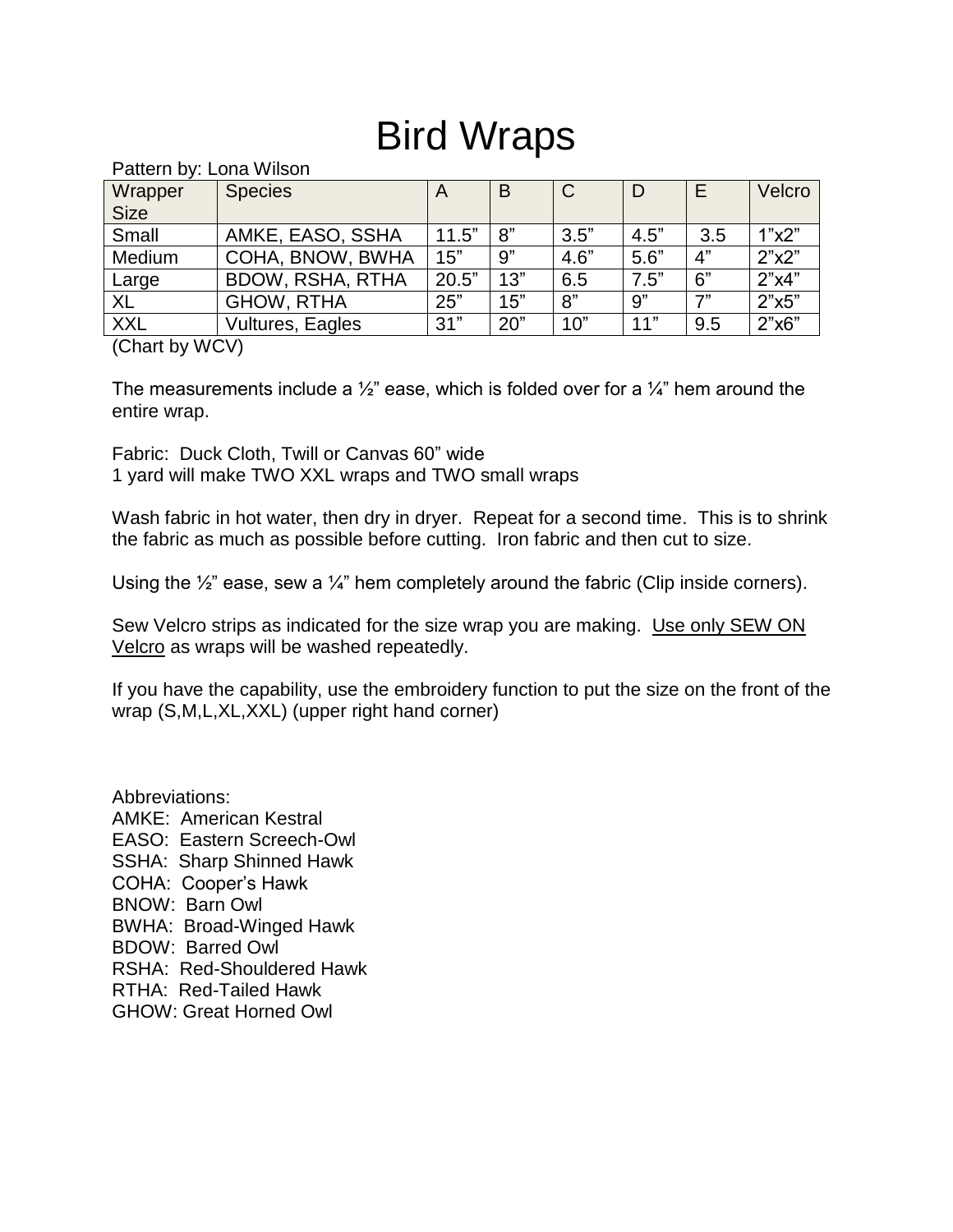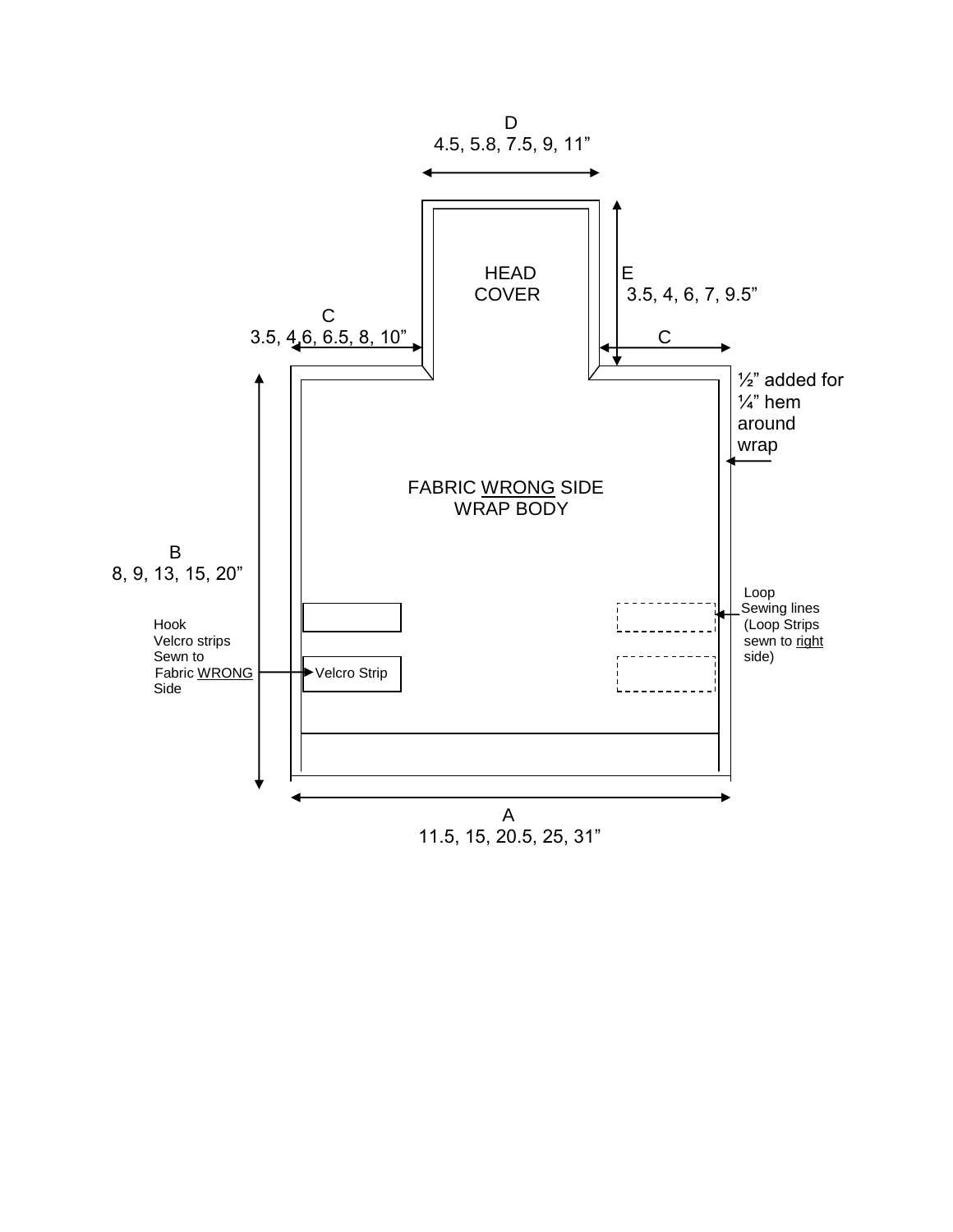

## Cut fabric to measurements



Cut inside corner  $\frac{1}{2}$ " Fold Over  $\frac{1}{2}$ " and press around entire wrap



Fold under again for 1/4" hem, and press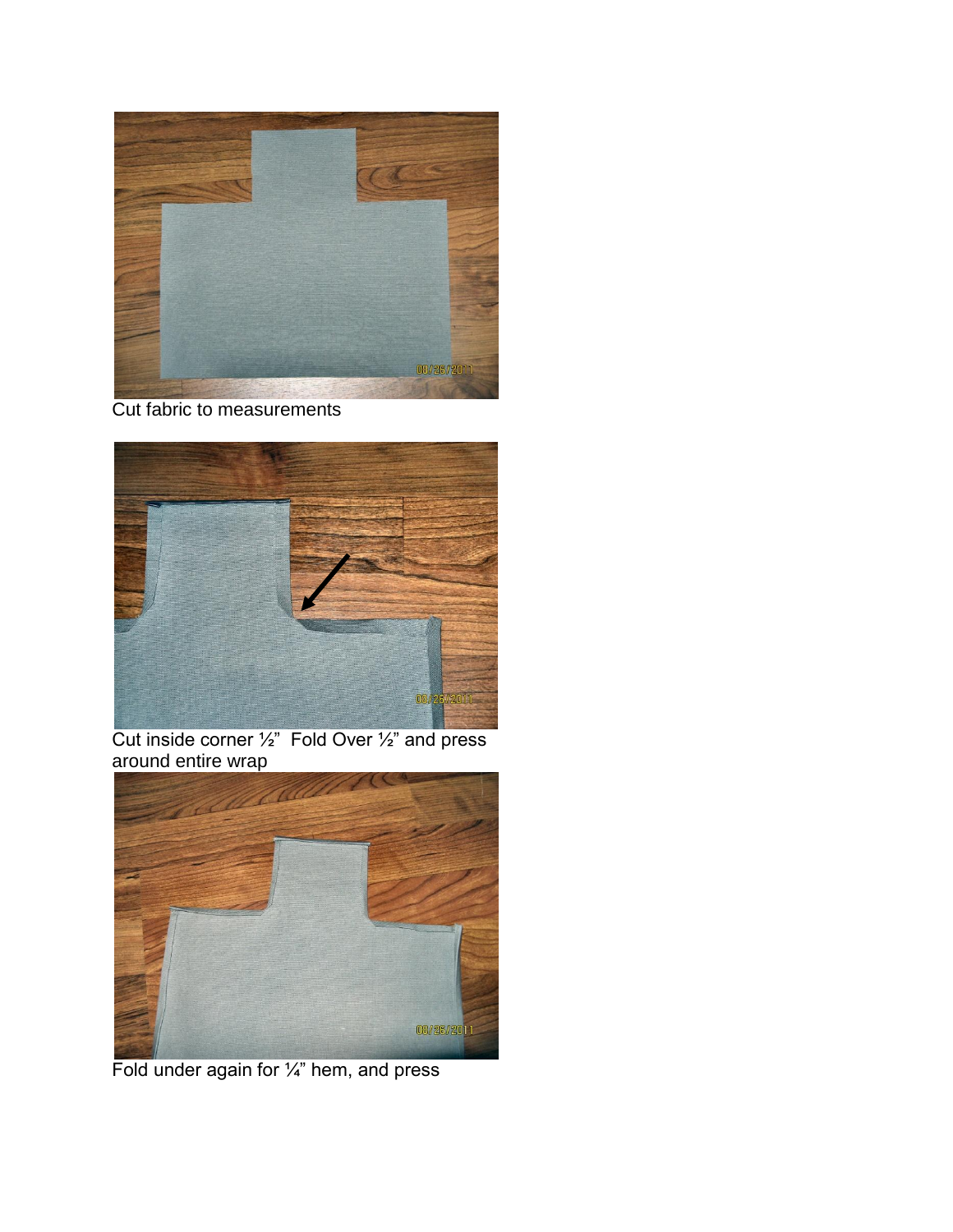

Sew hem down, curving around inside corners



With finished hemming



Velcro pinned on (hook on wrong side and loop on right side)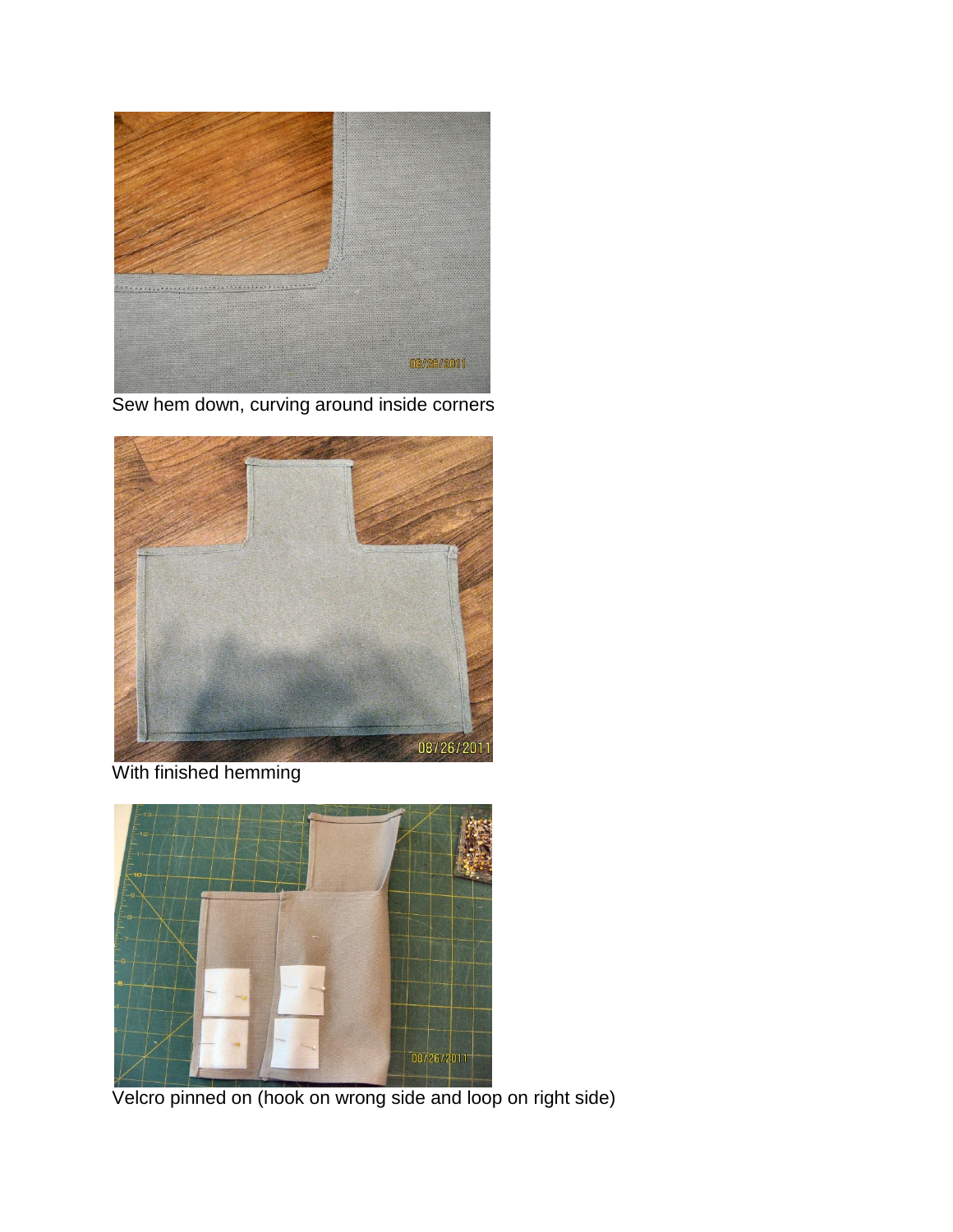

Velcro Sewn On



First Fold



Second Fold